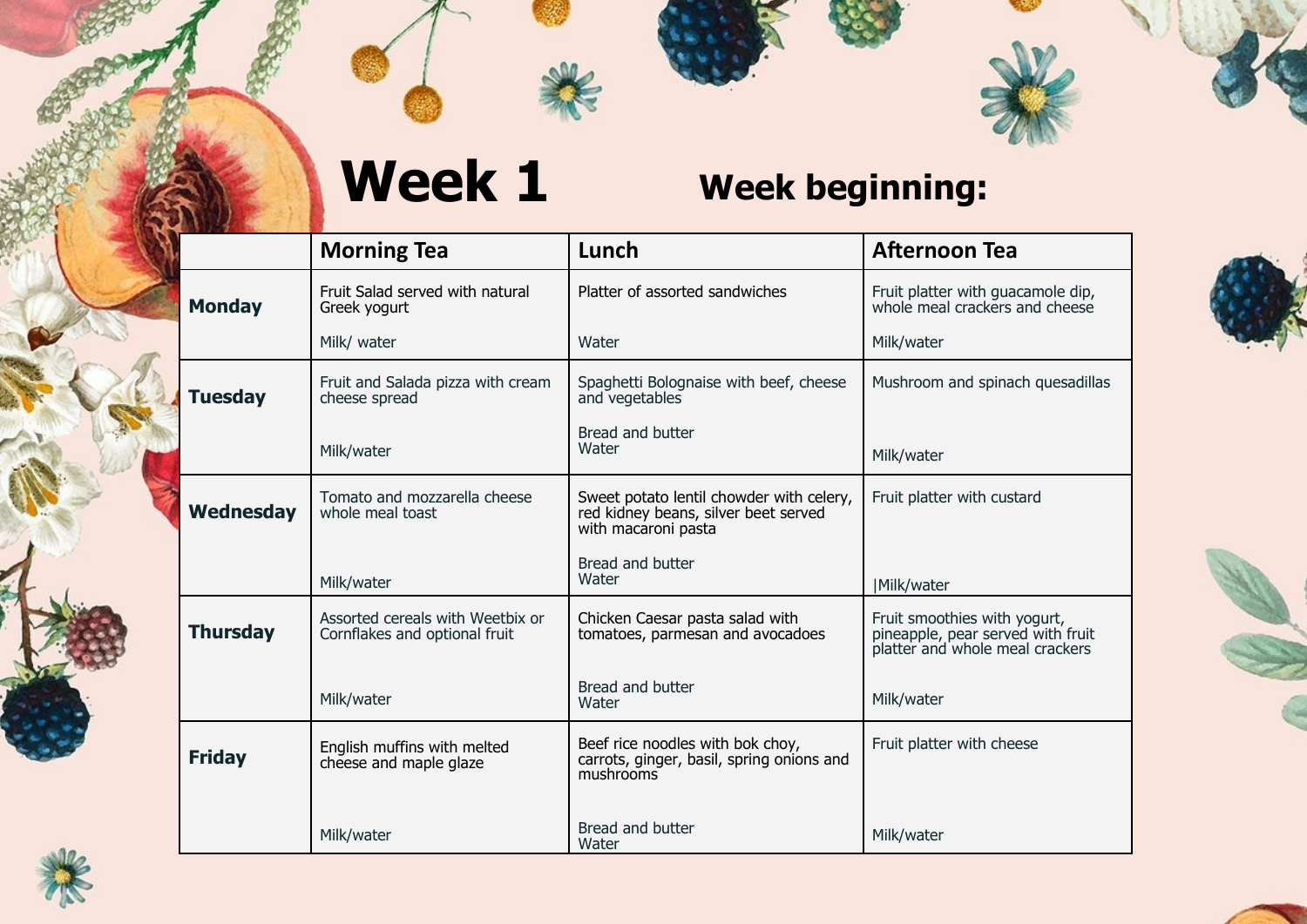





### **Week 2 Week beginning:**

|                 | <b>Morning Tea</b>                                                 | Lunch                                                                                                       | <b>Afternoon Tea</b>                                          |  |
|-----------------|--------------------------------------------------------------------|-------------------------------------------------------------------------------------------------------------|---------------------------------------------------------------|--|
| <b>Monday</b>   | Assorted cereals with Weetbix or<br>Cornflakes and optional fruit  | Beef fried rice with carrots, capsicum,<br>peas, beans, corn and eggs                                       | Fruit platter with custard                                    |  |
|                 | Milk/ water                                                        | Water                                                                                                       | Milk/water                                                    |  |
| <b>Tuesday</b>  | Toasted crumpets served with jam,<br>vegemite or maple syrup glaze | Platter of assorted sandwiches                                                                              | Fruit and vegetable platter with<br>tzatziki dip              |  |
|                 | Milk/water                                                         | Water                                                                                                       | Milk/water                                                    |  |
| Wednesday       | English muffins served with<br>vegemite or jam                     | Macaroni goulash with onions,<br>tomatoes, corn, carrots, green beans,<br>garlic, parsley served with pasta | Vegan pear chocolate cake                                     |  |
|                 | Milk/water                                                         | Bread and butter<br>Water                                                                                   | Milk/water                                                    |  |
| <b>Thursday</b> | Whole meal toasted with<br>honey and mashed bananas                | Fish bake with cabbage slaw,<br>coriander, apples and carrots                                               | Fruit platter with cheese                                     |  |
|                 | Milk/water                                                         | Bread and butter<br>Water                                                                                   | Milk/water                                                    |  |
| <b>Friday</b>   | Rice cake with vegemite and jam                                    | Caramelized onions, potatoes, gratin<br>dauphinoise served with salad                                       | Berry smoothies with fruit platter and<br>whole meal crackers |  |
|                 | Milk/water                                                         | Bread and butter<br>Water                                                                                   | Milk/water                                                    |  |



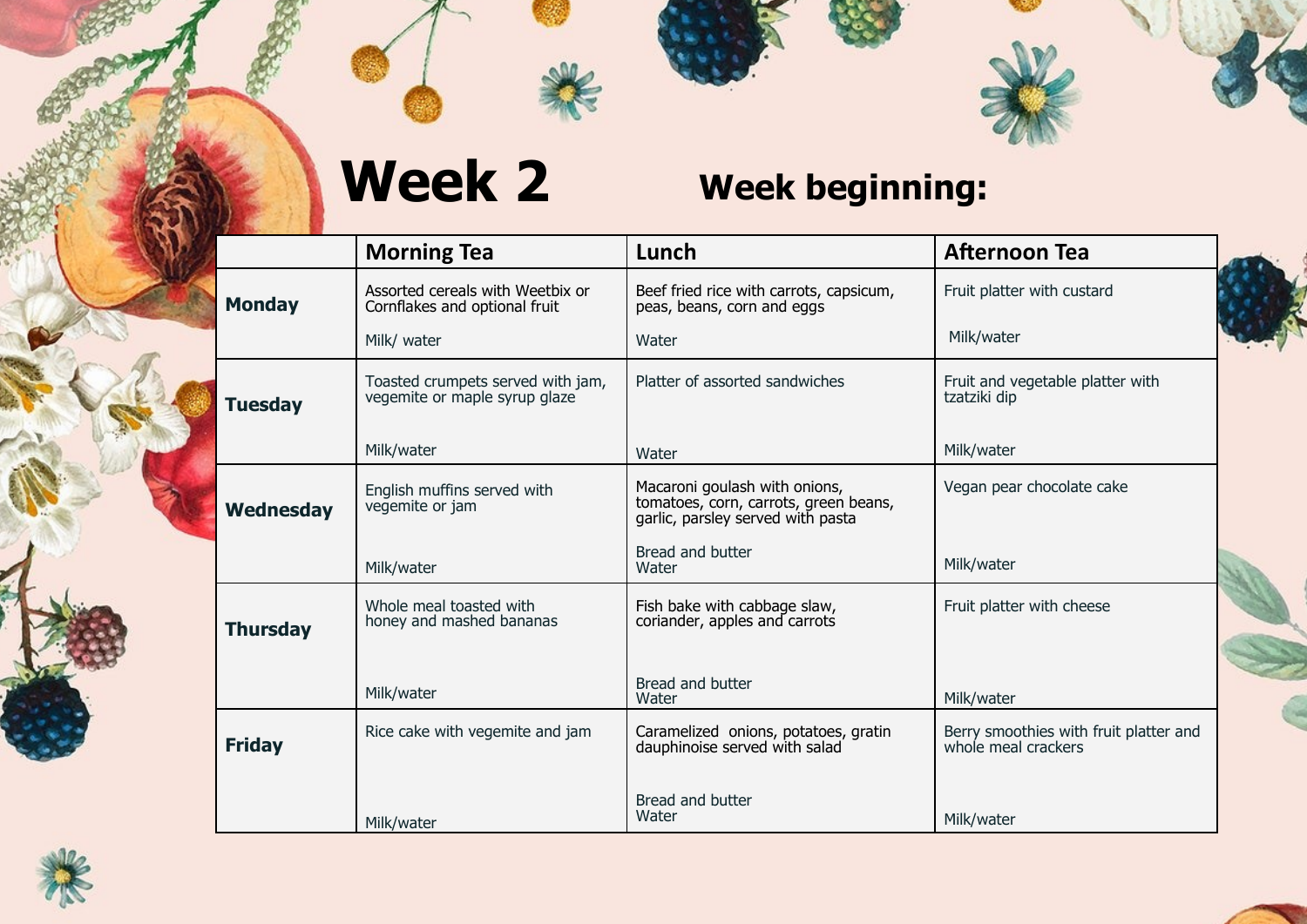

|                 | <b>Morning Tea</b>                                                | Lunch                                                                                                                                                | <b>Afternoon Tea</b>                             |
|-----------------|-------------------------------------------------------------------|------------------------------------------------------------------------------------------------------------------------------------------------------|--------------------------------------------------|
| <b>Monday</b>   | Avocado cream cheese whole meal<br>toast                          | Cajun chicken jambalaya with sausage,<br>capsicums, onions, celery, tomatoes and<br>brown rice                                                       | Garlic bread                                     |
|                 | Milk/ water                                                       | Bread and butter<br>Water                                                                                                                            | Milk/water                                       |
| <b>Tuesday</b>  | Cinnamon banana tortilla roll with<br>cream cheese                | Black bean noodles with onions, celery, snow<br>peas, capsicum, zucchini and spring<br>onions                                                        | Fruit platter with custard                       |
|                 | Milk/water                                                        | Bread and butter<br>Water                                                                                                                            | Milk/water                                       |
| Wednesday       | Rice cakes with cream cheese and<br>fruit toppings                | Platter of assorted sandwiches                                                                                                                       | Fruit and vegetable platter with beetroot<br>dip |
|                 | Milk/water                                                        | Water                                                                                                                                                | Milk/water                                       |
| <b>Thursday</b> | Raisin toast                                                      | Summer veggie frittata with asparagus, red<br>capsicums, onions, green peas, cheese, cher-<br>ry tomatoes and fetta cheese served with<br>apple slaw | Fruit salad and natural yogurt                   |
|                 | Milk/water                                                        | Bread and butter<br>Water                                                                                                                            | Milk/water                                       |
| <b>Friday</b>   | Assorted cereals with Weetbix or<br>Cornflakes and optional fruit | Crispy ginger pork rice noodle with miso<br>broth, bok choy, mushroom, carrot and<br>corainder                                                       | Home made apple pies                             |
|                 | Milk/water                                                        | Bread and butter<br>Water                                                                                                                            | Milk/water                                       |





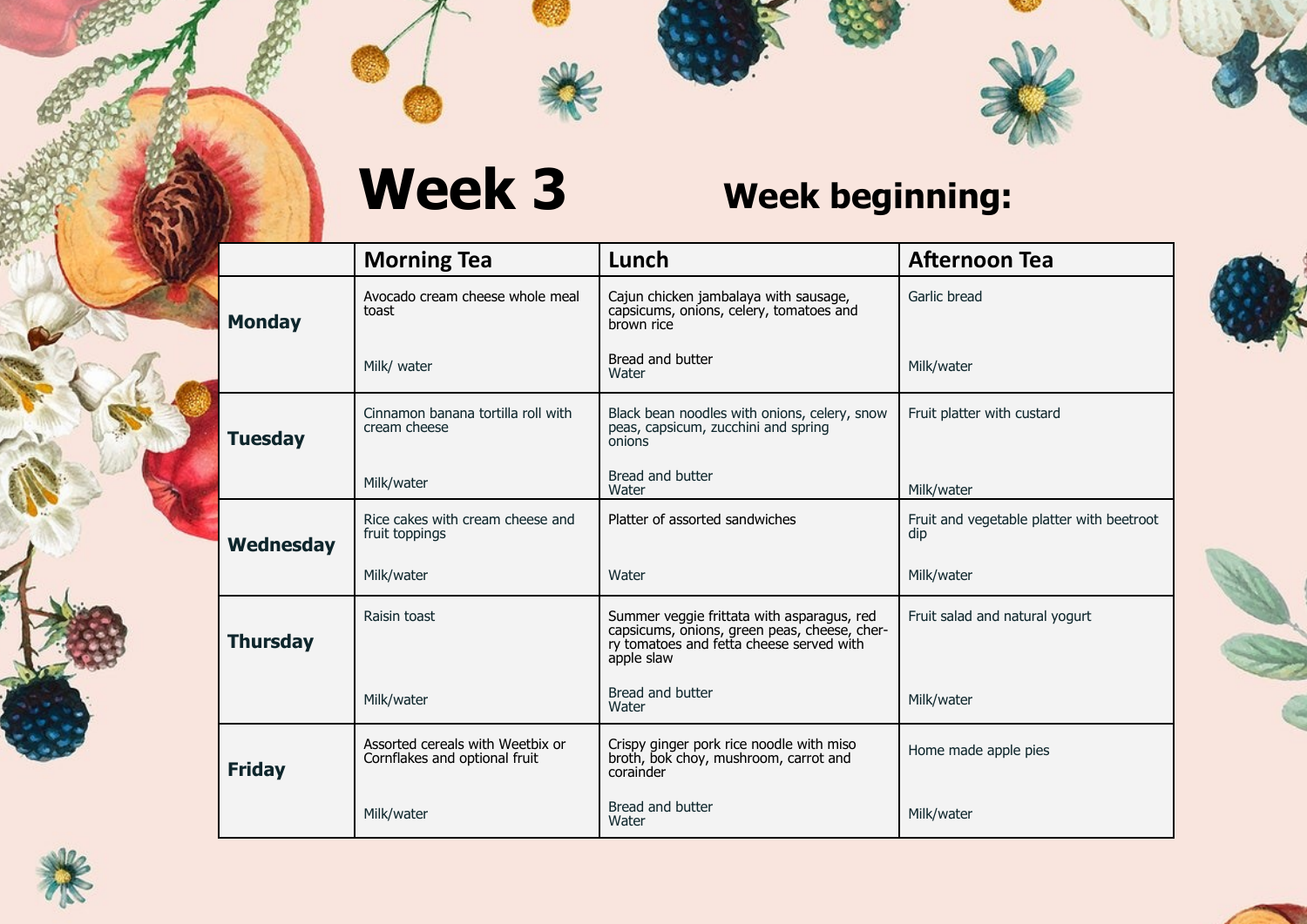

|                 | <b>Morning Tea</b>                                           | Lunch                                                                                                             | <b>Afternoon Tea</b>                                                                                       |
|-----------------|--------------------------------------------------------------|-------------------------------------------------------------------------------------------------------------------|------------------------------------------------------------------------------------------------------------|
| <b>Monday</b>   | Fruit and Salada pizza with cream<br>cheese spread           | Summer veggie lasagne with mushrooms,<br>spinach, red bell peppers, zucchini and ricotta<br>cheese                | Fruit platter with cheese                                                                                  |
|                 | Milk/ water                                                  | Bread and butter<br>Water                                                                                         | Milk/water                                                                                                 |
| <b>Tuesday</b>  | Rice cakes with jam, cream cheese or<br>vegemite             | Mongolian beef with carrot, onion, capsicum,<br>broccoli, snow peas, served with rice                             | Fruit salad with Greek yogurt                                                                              |
|                 | Milk/water                                                   | Bread and butter<br>Water                                                                                         | Milk/water                                                                                                 |
| Wednesday       | Toasted crumpets with melted cheese<br>and maple syrup glaze | Mild Korma fish curry with tomatoes,<br>green beans, chickpeas, coriander, sweet peas<br>served with rice noodles | Fruit platter with yogurt                                                                                  |
|                 | Milk/water                                                   | Bread and butter<br>Water                                                                                         | Milk/water                                                                                                 |
| <b>Thursday</b> | Berry smoothies with fruit platter and<br>whole meal cracker | Platter of assorted sandwiches                                                                                    | Baked veggie spring rolls with carrots,<br>red capsicum, cabbage, onions served<br>with sweet chilly sauce |
|                 | Milk/water                                                   | Bread and butter<br>Water                                                                                         | Milk/water                                                                                                 |
|                 | French toast                                                 | Sausage bake with carrot, potato and gravy                                                                        | Fruit platter with custard                                                                                 |
| <b>Friday</b>   | Milk/water                                                   | Bread and butter<br>Water                                                                                         | Milk/water                                                                                                 |







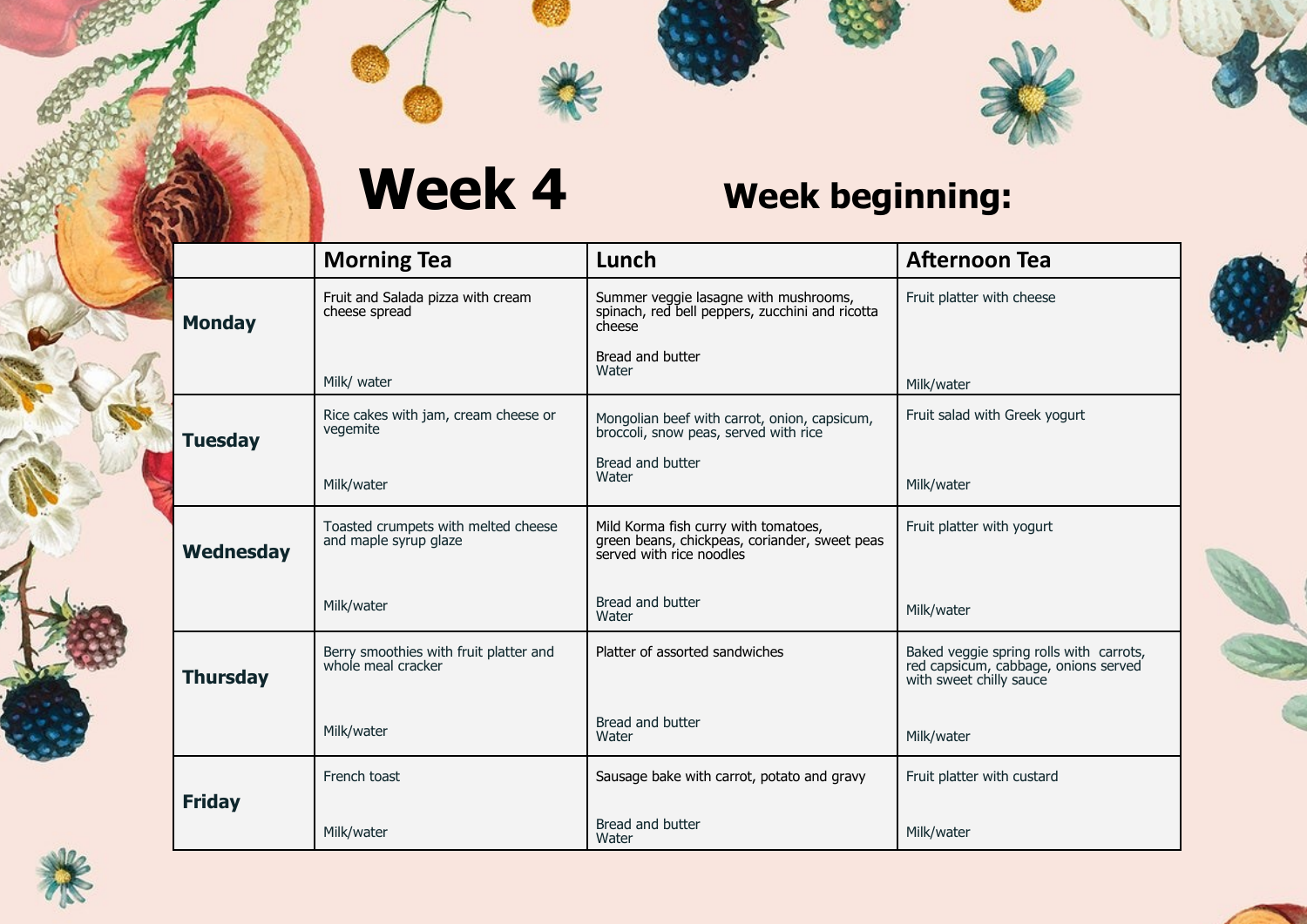

|                  | <b>Morning Tea</b>                                                | Lunch                                                                                                    | <b>Afternoon Tea</b>                                          |
|------------------|-------------------------------------------------------------------|----------------------------------------------------------------------------------------------------------|---------------------------------------------------------------|
| <b>Monday</b>    | English muffins with melted cheese and<br>tomato                  | Teriyaki beef rice noodle bowl with zucchini,<br>onions, snow peas, carrots, spring onions and<br>ginger | Fruit salad with Greek yogurt                                 |
|                  | Milk/ water                                                       | Bread and butter<br>Water                                                                                | Milk/water                                                    |
| <b>Tuesday</b>   | Assorted cereals with Weetbix or<br>Cornflakes and optional fruit | Creamy sundried tomato pasta with spinach,<br>onions, mushrooms and capsicum                             | Fruit platter with cheese                                     |
|                  | Milk/water                                                        | Bread and butter<br>Water                                                                                | Milk/water                                                    |
| <b>Wednesday</b> | Raisin toast                                                      | Chicken Lo Mein with capsicum, mushroom,<br>snow peas, spring onion served with noodles                  | Fruit smoothies with fruit platter and<br>whole meal crackers |
|                  | Milk/water                                                        | Bread and butter<br>Water                                                                                | Milk/water                                                    |
| <b>Thursday</b>  | Salada crackers with cream cheese, jam<br>and vegemite            | Sweet and sour pork with capsicums,<br>pineapples, onions served with rice                               | Fruit platter and custard                                     |
|                  | Milk/water                                                        | Bread and butter<br>Water                                                                                | Milk/water                                                    |
| <b>Friday</b>    | Fruit and veggie platter with<br>tzatziki dip                     | Platter of assorted sandwiches                                                                           | Chicken parmesan crescent bread                               |
|                  | Milk/water                                                        | Bread and butter<br>Water                                                                                | Milk/water                                                    |